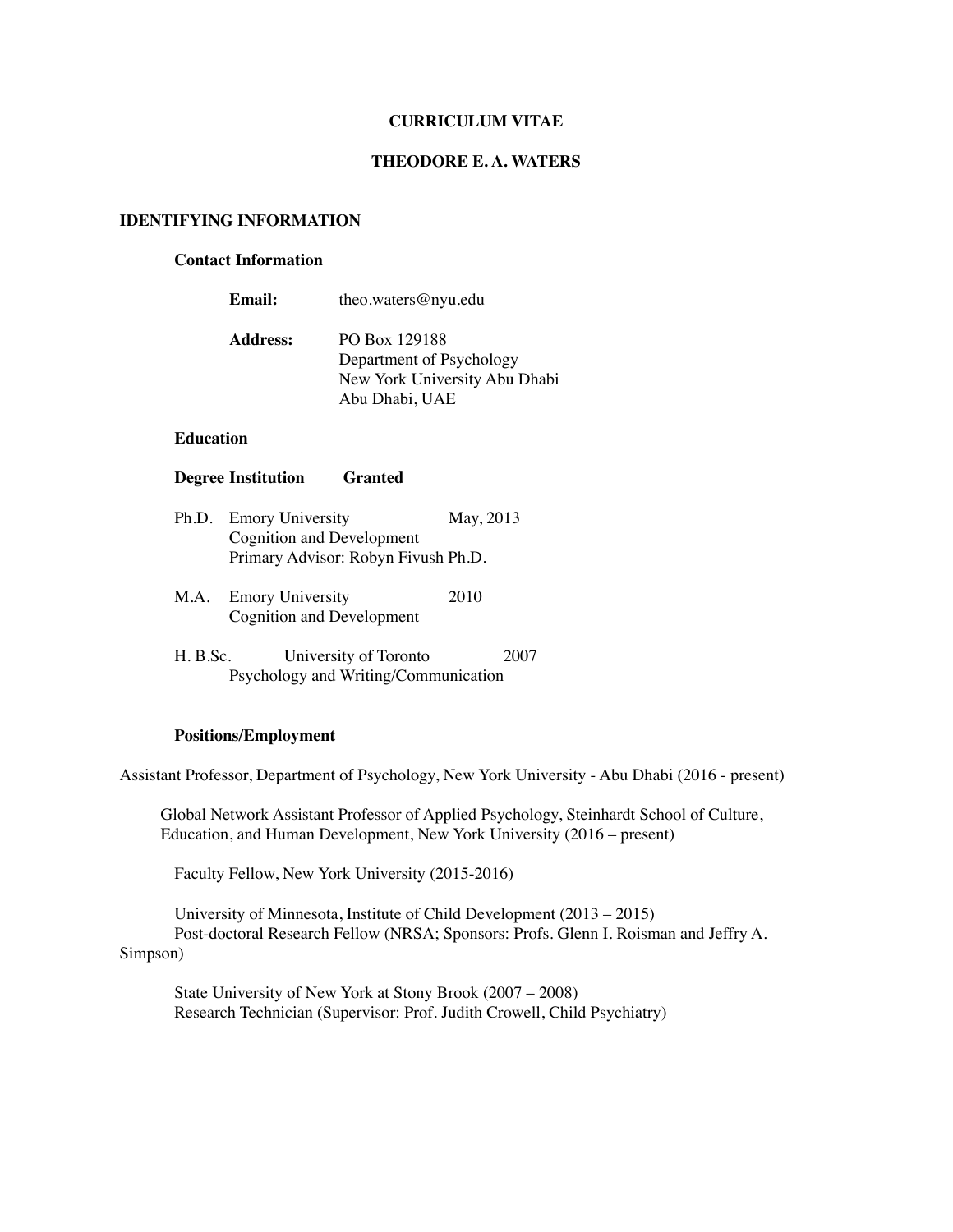#### **AWARDS**

NIH R01 HD102035-01A1 (2021-2025; \$1,930,546 USD). Secure Base Script Knowledge: Antecedents and Sequelae. Site PI (NYUAD)/Grant Co-I: T.E.A. Waters; PI: G.I. Roisman; Co-Is: C. Cyr, C. Schuengel, M. Verhage.

NIH R03 HD099372-01 (2019-2021; \$100,000 USD) Examining Mechanistic Links Between Maternal Attachment Representations and Young Children's Telomere Length; MPIs: K. Bernard; O. Dagan; Co-I: T.E.A Waters

NYU Abu Dhabi Research Institute Workshop Grant (2019-2020; \$11,000 USD) Developing and Validating Parent-Child Relationship Interviews. PI: T.E.A. Waters

SRCD Small Grants for Early Career Scholars (2018-2019; \$7,187). MPIs: T. E. A. Waters, K. Bernard, & O. Dagan.

NYU University Research Challenge Fund (URCF; 2017-18; \$13,000). PIs T.E.A. Waters & L. Cui

Ruth L. Kirschstein National Research Service Award Postdoctoral Fellowship (F32; 2013-16; \$148,518). PI: T.E.A. Waters

National Science Foundation Graduate Research Fellowship - honorable mention (2009)

James T. Laney Graduate Research Fellowship (2008-2012)

Student Travel Award, SRCD, 2009, Denver, Colorado.

Student Travel Award, Narrative Matters, 2008, Toronto, Ontario.

### RESEARCH **Articles**

Waters, T. E. A., Yang, R., Finet, C., Verhees, M. W. F. T., & Bosmans, G. (in press). An Empirical Test of Prototype and Revisionist Models of Attachment Stability and Change from Middle Childhood to Adolescence: A 6-Year Longitudinal Study. *Child Development*.

Vanaken, L., Vanderveren, E., Waters, T. E. A., Bijttebier, P., Fivush, R. & Herman, D. (in press). It's all in the details: An investigation of the subcomponents of narrative coherence in relation to mental health. *Applied Cognitive Psychology*.

Waters, T. E. A., Facompré, C. R., Dagan, O., Martin, J., Johnson, W. F., Young, E. S., Shankman, J., Lee, Y, Simpson, J. A., & Roisman, G. I. (in press). Convergent validity and stability of secure base script knowledge from late adolescence to midlife. *Attachment & Human Development*.

Nivisson, M. D., Facompré, C. R., Raby, K. L., Simpson, J. A., Roisman, G. I., & Waters, T. E. A. (in press). Childhood abuse and neglect are prospectively associated with scripted attachment representations in young adulthood. *Development and Psychopathology*.

Finet, C., Waters, T. E. A., Vermeer, H., Juffer, F., Van IJzendoorn, M. H., Bakermans-Kranenburg, M. J., & Bosmans, G (in press). Attachment development in children adopted from China: The role of pre-adoption care and sensitive adoptive parenting. *Attachment and Human Development*.

Raby, K. L., Waters, T. E. A., Tabachnick, A. R., Zajac, L., & Dozier, M. (2021). Increasing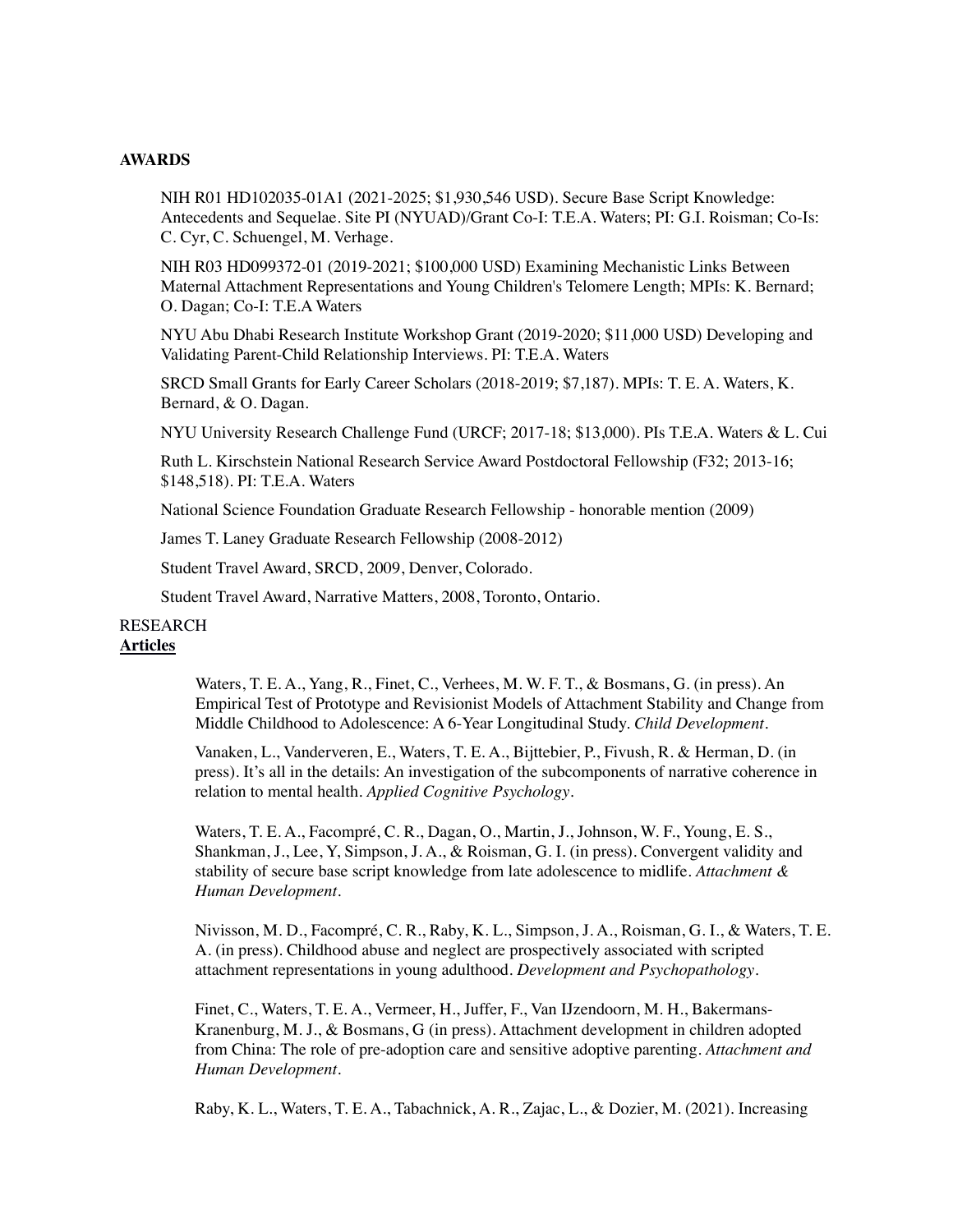secure base script knowledge among parents with attachment and biobehavioral catch-up. *Development and Psychopathology*.

Dagan, O., Buisman, R. S. M., Nivison, M. D., Waters, T. E. A., Vaughn, B. E., Bost, K. K., Bleil, M., Vandell, D. L., Booth-LaForce, C., Roisman, G. I. (in press). Does secure base script knowledge mediate associations between observed parental caregiving during childhood and adult romantic relationship quality and health? *Attachment & Human Development*.

Waters, T. E. A., Magro, S. W., Alhajeri, J., Yang, R., Groh, A. M., Haltigan, J. D., Holland, A. S.,…..Roisman, G. I. (2021). Early child care experiences and attachment representations at age 18 years: Evidence from the study of early child care and youth development. *Developmental Psychology, 57*(4), 548-556.

Scott, V., Verhees, M. W. F. T., De Raedt, R., Bijttenbier, P., Vasey, M. W., Van de Walle, M., Waters, T. E. A., & Bosmans, G. (2021). Gratitude: A resilience factor for more securely attached children. *Journal of Child and Family Studies, 30*(2), 416-430*.*

Ruiz, S. K., Waters, T. E. A., & Yates, T. M. (2020). Children's secure base script knowledge as a mediator between early life stress and later behavior problems. *Attachment and Human Development*, *22*(6), 627-642.

Bosmans, G., Waters, T. E. A., Finet, C., De Winter, S., & Hermans, D (2019). Trust development as an expectancy-learning process: Testing contingency effects. *PLOS ONE, 14*(12), 1-17.

Waters, T. E. A., Köber, C., Facompré, C. R., & Fivush, R. (2019). A Meta-Analytic Examination of Maternal Reminiscing Style: Elaboration, Gender, and Children's Cognitive Development. *Psychological Bulletin*, *145*(11), 1082-1102.

Waters, T. E. A., Facompré, C. R., Van de Walle, M., Dujardin, A., De Winter, S., Heylen, J., Santens, T., Verhees, M. W. F. T., & Bosmans, G. (2019). Stability and change in secure base script development during middle childhood and early adolescence: A three-year longitudinal study. *Developmental Psychology*, *55*(11), 2379-2388.

Köber, C., Facompré, C. R., Waters, T. E. A., & Simpson, J. A. (2019). Autobiographical memory stability in the context of the Adult Attachment Interview. *Cognition*, *191*, 1-13.

Waters, T. E. A., Facompré, C. R., Dujardin, A., Van de Walle, M., Boldt, L., & Bosmans, G. (2019). Taxometric Analysis of Secure Base Script Knowledge in Middle Childhood Reveals Categorical Latent Structure. *Child Development, 90*(3), 694-707.

Waters, T. E. A. & Roisman, G. I. (2019). The secure base script concept: An overview. *Current Opinions in Psychology*, *25,* 162-166.

Farrell, A. K., Waters, T. E. A., Young, E. S., Englund., M. M., Carlson, E. E., Roisman, G. I., & Simpson, J. A. (2019). Early maternal sensitivity, attachment security in young adulthood, and cardiometabolic risk at midlife. *Attachment and Human Development*, *21,* 70-86.

Waters, T. E. A., Köber, C., Raby, K. L., Habermas, T., & Fivush, R. (2019). Consistency and stability of narrative coherence: An examination of personal narrative as a domain of adult personality. *Journal of Personality*, 87(2), 151-162.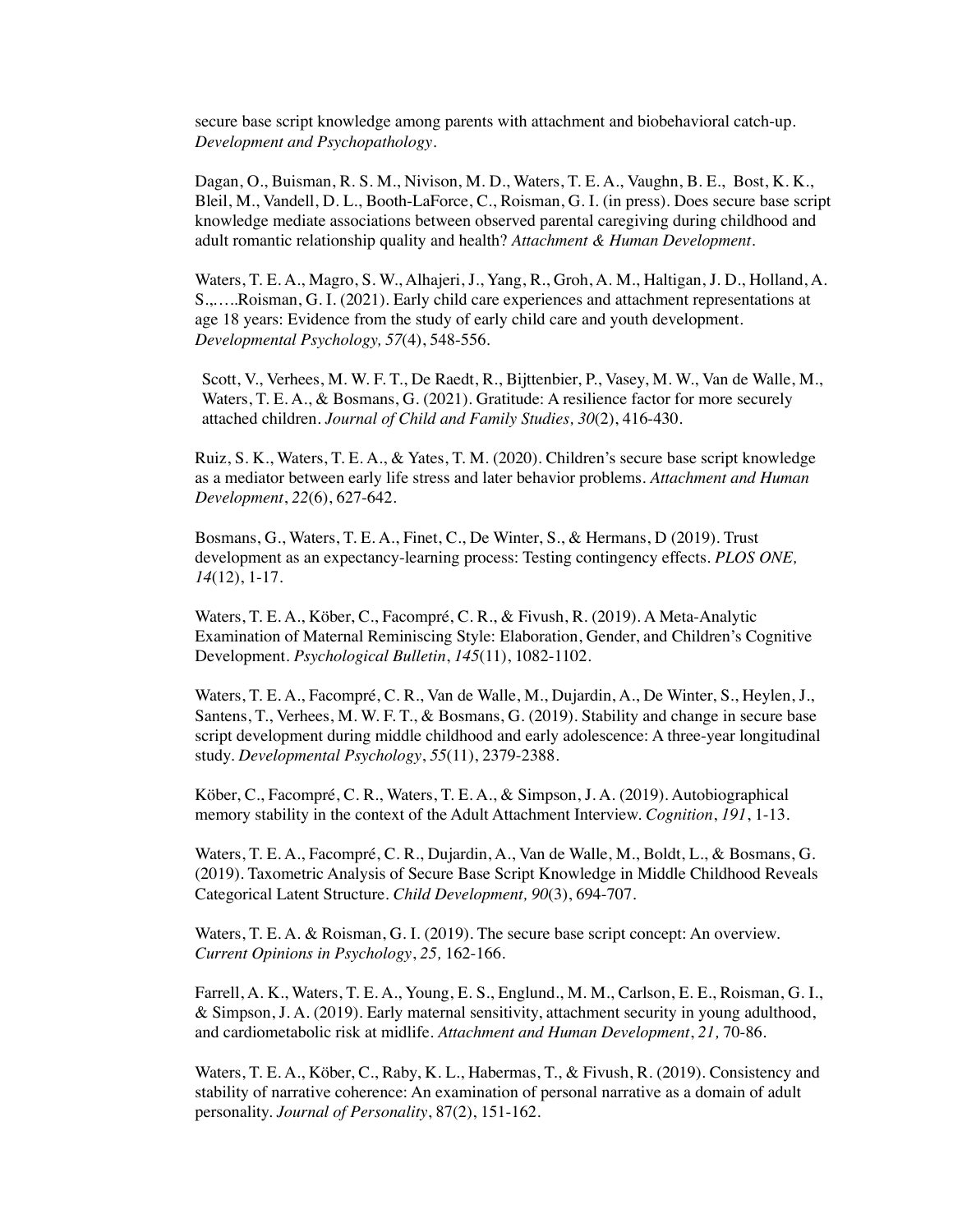Waters, T. E. A., Raby, K. L., Ruiz, S. K., Martin, J., & Roisman, G. I. (2018). Adult attachment representations and the quality of romantic and parent-child relationships: An examination of the contributions of coherence of discourse and secure base script knowledge. *Developmental Psychology*, *54,* 2371-2381.

Martin, J., Anderson, J.E.A., Groh, A.M., Waters, T.E.A., Young, E., Johnson, W., Shankman, J., Eller, J., Fleck, C., Steele, R.D., Carlson, E., Simpson, J., & Roisman, G.I. (2018). Maternal sensitivity during the first 3 1/2 years of life predicts electrophysiological responding to and cognitive appraisals of infant distress at midlife. *Developmental Psychology, 54,* 1917-1927.

Waters, H. S., Corcoran, D. M., & Waters, T. E. A. (2018). Maternal secure base script knowledge and judgements of mother-child interactions. *Monographs of the Society for Research in Child Development*, *83,* 106-120.

Young, E. S., Griskevicius, V., Simpson, J. A., Waters, T. E. A., & Mittal, C. (2018). Can an unpredictable childhood environment enhance working memory? Testing the sensitizedspecialization hypothesis. *Journal of Personality and Social Psychology: IRGP*, *114*, 891-908.

Adler, J., Waters, T. E. A., Poh, J., & Seitz, S. (2018). The nature of narrative coherence: An empirical approach. *Journal of Research in Personality*, *74,* 30-34.

De Winter, S., Waters, T. E. A., Braet, C., & Bosmans, G. (2018). Middle childhood problem behaviors: Testing the transaction between responsive parenting, temperament, and attachment-related processing biases. *Journal of Child and Family Studies*, *27,* 916-927.

Facompré, C. R., Bernard, K., & Waters, T. E. A. (2018). Effectiveness of interventions in preventing disorganized attachment: A meta-analysis. *Development and Psychopathology, 1,*  1-11.

## **Quevedo, K., Waters, T. E. A., Scott, H., Roisman, G. I., Shaw, D. S., & Forbes, E. E. (2017). Infant attachment history and brain activity in young men during loss and reward processing.** *Development and Psychopathology***,** *29,* **465-476.**

Waters, T. E. A., Ruiz, S. K., & Roisman, G. I. (2017). Origins of secure base script knowledge and the developmental construction of attachment representations. *Child Development*, *88,* 198-209.

Vaughn. B. E., Waters, T. E. A., Steele, R. D., Roisman, G. I., Bost, K. K., Truitt, W., Waters, H. S., & Booth-LaForce, C. (2016). Multiple domains of parental secure base support during childhood and adolescence contribute to adolescents' representations of attachment as a secure base script. *Attachment and Human Development*, *18,* 317-336.

**Merrill, N., Waters, T. E. A., & Fivush, R. (2016). Connecting the self to traumatic and positive events: Links to identity and well-being.** *Memory, 24,* **1321-1328. Waters, T. E. A., Steele, R. D., Roisman, G. I., Haydon, K. C., & Booth-LaForce, C (2016). A linguistic inquiry and word count analysis of the adult attachment interview in two large corpora.** *Canadian Journal of Behavioural Science, 48,* **78-88.** De Winter, S., Vandevivere, E., Waters, T. E. A., Braet, C. & Bosmans, G (2016). Lack of trust in maternal support is related to negative interpretations of ambiguous maternal behavior. *Journal of Child and Family Studies, 25,* 146-151.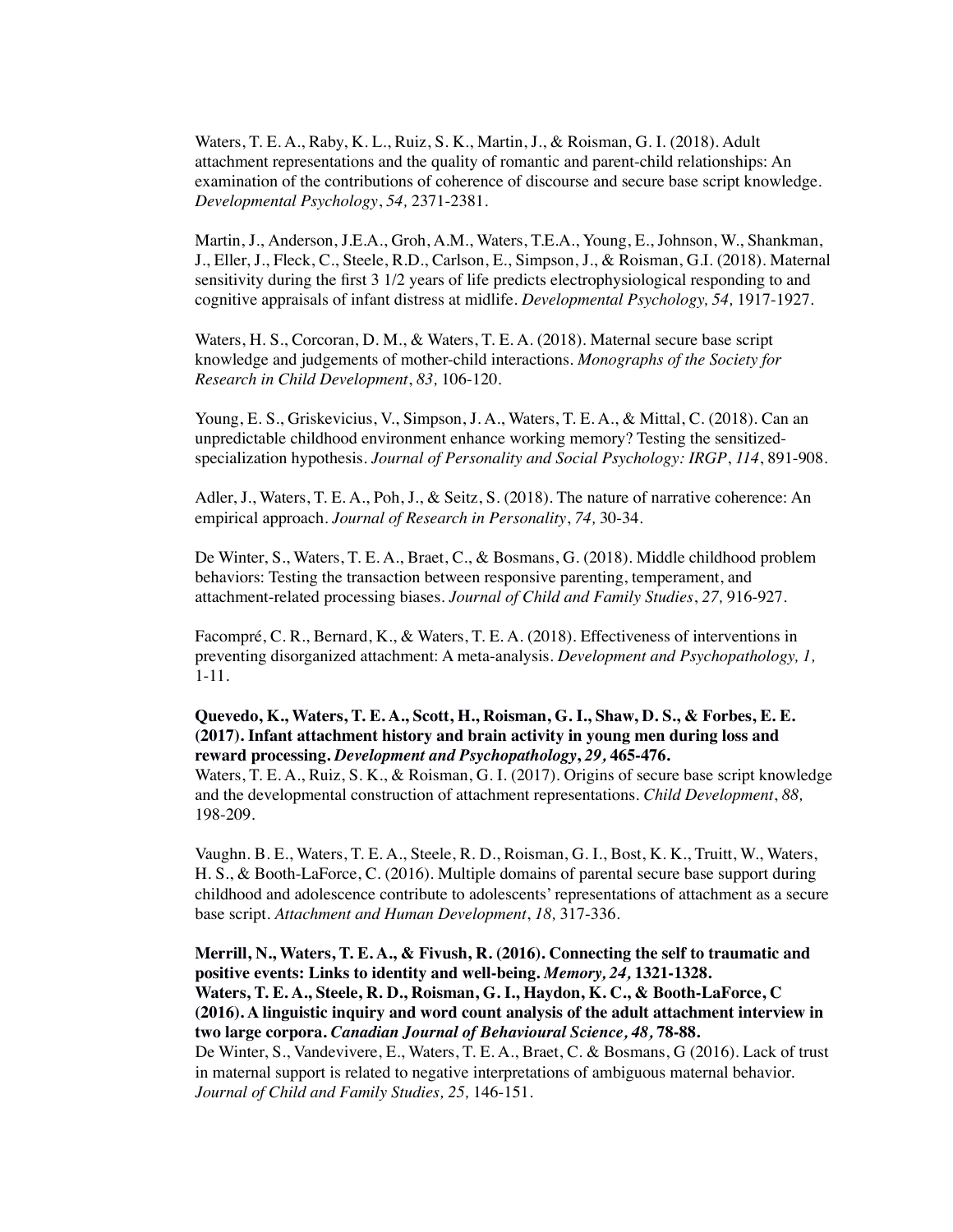Waters, T. E. A., Bosmans, G., Vandevivere, E., Dujardin, A., & Waters, H. S. (2015). Secure base representations in middle childhood across two western cultures: Associations with parental attachment representations and maternal reports of behavior problems. *Developmental Psychology, 51,* 1013-1025.

Waters, T. E. A., Fraley, R. C., Groh, A. M., Steele, R. D., Vaughn, B. E., Bost, K. K., Verissimo, M., Coppola, G. & Roisman, G. I. (2015). The latent structure of secure base script knowledge. *Developmental Psychology, 51,* 823-830.

Waters, T. E. A. & Fivush, R. (2015). Relations between narrative coherence, identity and psychological well-being in emerging adulthood. *Journal of Personality, 83,* 441-451.

> Steele, R. D., Waters, T. E. A., Bost, K. K., Vaughn, B. E., Truitt, W., Waters, H. S., Booth-LaForce, C., & Roisman, G. I. (2014). Caregiving antecedents of secure base script knowledge: A comparative analysis of young adult attachment representations. *Developmental Psychology*, *50,* 2526-2538.

> Waters, T. E. A, Bauer, P. J, & Fivush, R. (2014). Autobiographical memory functions for single, recurring, and extended events. *Journal of Applied Cognitive Psychology, 28,* 185-195.

Waters, T. E. A. (2014). Relations between the functions of autobiographical memory and psychological well-being. *Memory, 22*(3), 265-275*.* 

Waters, T. E. A, Brockmeyer, S., & Crowell, J.A. (2013). AAI coherence predicts caregiving and care seeking behavior in couple problem solving interactions: Secure base script knowledge helps explain why. *Attachment and Human Development, 15*(3), 316-331.

Waters, T. E. A., Bohanek, J. G., Marin, K., & Fivush, R. (2013). Nulls the word: A comparison of memory quality for intensely negative and intensely positive events. *Memory, 21*(6), 633-645.

Waters, T. E. A., Shallcross, J. F., & Fivush, R. (2013). The many facets of meaning-making: Comparing multiple measures of meaning-making and their relations to psychological distress. *Memory, 21*(1), 111-124.

Fivush, R., Habermas, T, Waters, T. E. A., & Zaman, W. (2011). The making of autobiographical memory: Intersections of culture, narratives and identity. *International Journal of Psychology, 46*(5), 321-345.

Fivush, R. & Waters, T. E. A. (2010). Re-presenting the presentational self. *Human Development, 53* (4), 229-234.

#### Books and Chapters

Waters, T. E. A (2021). Representational measures of attachment: A secure base script perspective. In R. A. Thompson, J. A. Simpson, & L. J. Berlin (Eds.) *Attachment: The Fundamental Questions,* 78-85. Guilford Press.

Waters, H. S., Waters, T. E. A, & Waters, E. (2021). From internal working models to scriptlike attachment representations. In R. A. Thompson, J. A. Simpson, & L. J. Berlin (Eds.) *Attachment: The Fundamental Questions,* 111-119. Guilford Press.

Waters, T. E. A. & Facompré, C. R. (2021). Measuring secure base content in the Adult Attachment Interview. In E. Waters, B. E. Vaughn, & H. S. Waters (Eds.) *Measuring*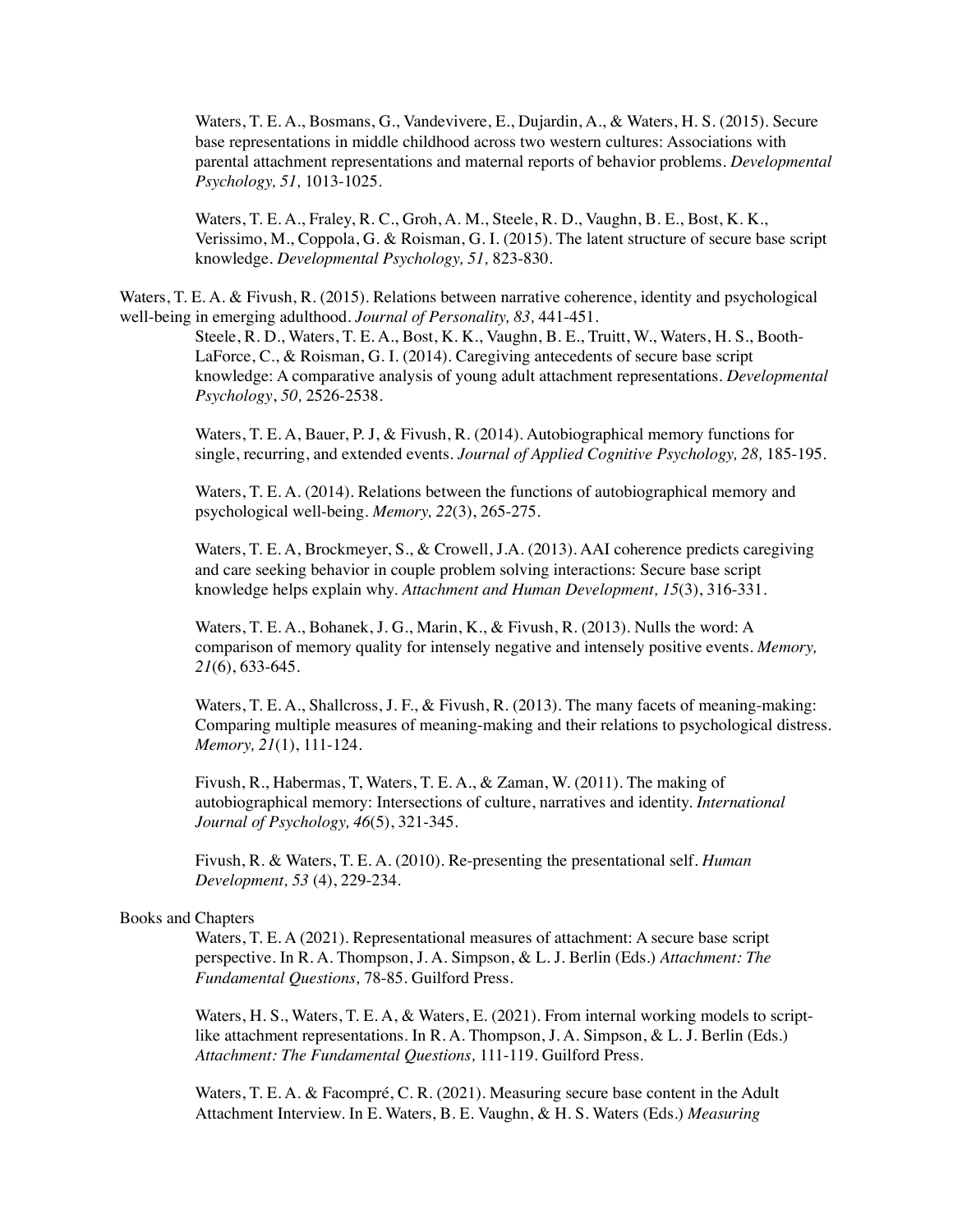*Attachment,* 338-373*.* Guilford Press.

Waters, H. S., & Waters, T. E. A. (2021). Measuring attachment representations as secure base script knowledge: The prompt-word outline method in adulthood, adolescence, and middle childhood. In E. Waters, B. E. Vaughn, & H. S. Waters (Eds.), *Measuring Attachment,*  262-296. Guilford Press.

Fivush, R. & Waters, T. E. A. (2019). Development and organization of autobiographical memory form and function. In: John Mace (Ed.). *The Organization and Structure of Autobiographical Memory.* Oxford: Oxford University Press.

Waters, T. E. A. & Köber, C (2018). Individual differences in personal narrative: Coherence, autobiographical reasoning, and meaning making. In V. Zeigler-Hill and T. Schackelford (Eds.). *The SAGE Handbook of Personality and Individual Differences,* 95-111*.* Sage Publications: Thousand Oaks, CA.

Bosmans, G. & Waters, T. E. A. (2018). Cognitive schemas. In M. H. Bornstein (Ed.) *The Sage Encyclopedia of Lifespan Human Development*. Sage Publications: Thousand Oaks, CA.

Waters, T. E. A. (2018). Scripts. In M. H. Bornstein (Ed.) *The Sage Encyclopedia of Lifespan Human Development*. Sage Publications: Thousand Oaks, CA.

Bauer, P. J., Stevens, J. S., Stenson, A. F., Waters, T. E. A., & Jackson, F. L. (2017). Brain activity during autobiographical retrieval is modulated by emotion and vividness: informing the role of the amygdala. In Ferry, B. (Ed.), *The Amygdala – Where Emotions Shape Perception, Learning and Memories.* InTech. http://dx.doi.org/10.5772/67583.

Fivush, R. & Waters, T. E. A. (2015). Patterns of Attachments across the Lifespan. R. A. Scott and S. M. Kosslyn (Eds.) *Emerging Trends in the Social and Behavioral Sciences: An Interdisciplinary, Searchable, and Linkable Resource*. 1–10. Wiley.

Fivush, R. & Waters, T. E. A. (2013). Sociocultural and functional approaches to autobiographical memory. In T. J. Perfect & D. S. Lindsay, *The Handbook of Applied Memory,*  pp 221-238. Sage Publications: London.

Waters, H. S., & Waters, T. E. A. (2009). Bird experts: A study of child and adult knowledge utilization. H.S. Waters & W. Schneider (Eds.) *Metacognition, Strategy Use, and Instruction.*  Guilford Press.

Waters, T. E. A. (2007). *Always There For Me: Early Experience, Personal Narrative, and Identity*. Toronto, Ontario, Canada: Life Rattle Press.

Waters, T. (2003). "Early attachment experiences affect later relationships: The link between your mother's arms and your lover's." Article published in *The Medium* - University of Toronto campus newspaper. **Reprinted** (2011) in R. Cohen (Ed.) *Intimate Relationships.*  McGraw Hill: DeBuque, IA.

## **Under Review/In Prep**

Facompré, C. R., Dagan, O., Lee, A. H., Waters, T. E. A., & Bernard, K. (revise and resubmit). Secure base script knowledge partially mediates the link between parent's exposure to adverse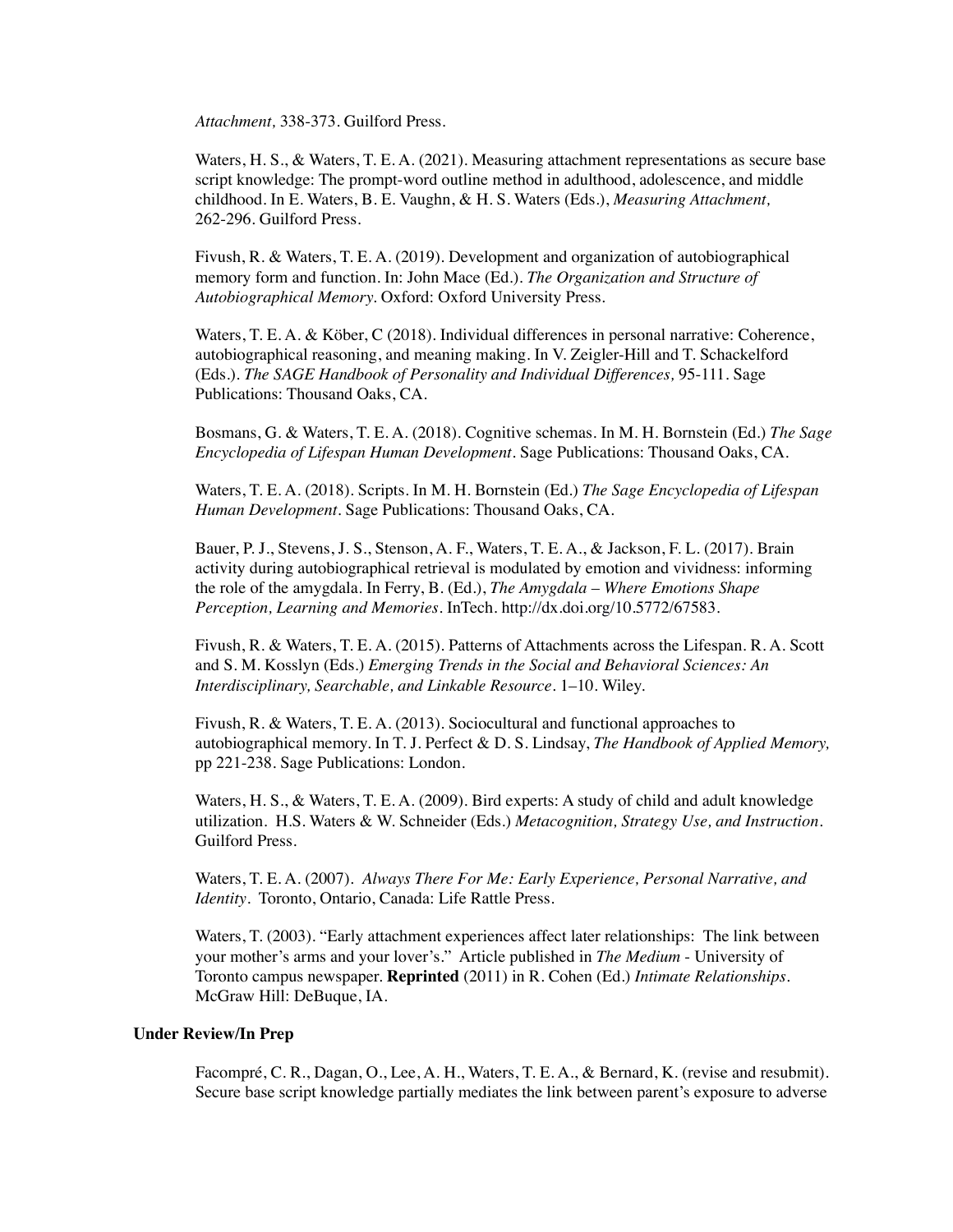childhood experiences and their sensitive parenting.

Nivison, M. D., DeWitt, K. M., Roisman, G. I., & Waters, T. E. A. (revise and resubmit). Scripted attachment representations of current romantic relationships: Measurement and validation.

Camia, C., Montiani, S., & Waters, T. E. A. (under review). On the way to adult identity: Longitudinal influences of narrative meaning-making on identity formation.

Yang, R., Waters, T. E. A., Gu, Y., Way, N., Yoshikawa, H., Chen, X., Zhang, G., & Deng, H. (under review). Parental antecedents of children's adherence to masculinity norms: A 9-year longitudinal study of urban Chinese families.

Nivison, M. D., Dagan, O., Booth-LaForce, C., Roisman, G. I., & Waters, T. E. A. (under review). Caregiving antecedents of secure base script knowledge inferred from the adult attachment interview: A comparative pre-registered analysis.

Arneaud, M. J., Alea, N., & Waters, T. E. A. (under review). Beyond the majorityminority dichotomy: Dimensions and profiles of ethnic identity for ethnically-equivalent contexts.

### **Conference Presentations**

 Bendevski, F., Ibrahim, J., Krulec, T., Waters, T. E. A., Habash, N., Salam, H., Mukherjee, H., & Camia, C (2021). Towards automatic narrative coherence prediction. In Proceedings of the 23rd ACM International Conference on Multimodal Interaction.

Li, X., Waters, T. E. A., Yang, R., (June, 2021). Father-child and mother child attachment in contemporary urban China. Online paper presentation at Mini-Conference on Father-Child Attachment, Hosted by the Society for Emotion and Attachment Studies and the Special Interest Research Group on Father-Child Attachment Relationships.

Arneaud, M. J., Alea, N., & Waters, T. E. A. (June, 2021). The Expanded – Multigroup Ethnic Identity Measure: Assessing ethnic identity development among mixed-ethnics. Paper to be presented as part of the symposium, Beyond a sense of in-group ethnic identity: Measuring and

researching multiple ethnic identities (Chair: Mary Jane Arneaud), at the  $27^{th}$  Annual Conference of the International Society for Research on Identity, Virtual.

Waters, T. E. A., Yang, R., Finet, C., Verhees, M. W. F. T., Van de Wallen, M., & Bosmans, G. (April, 2021). An Empirical Test of Prototype and Revisionist Models of Attachment Stability and Change from Middle Childhood to Adolescence: A 6-Year Longitudinal Study. Poster presented at the biennial meeting of the *Society for Research in Child Development* (virtual conference).

Yang, R., Gu, Y., Waters, T. E. A., & Way, N. (April, 2021). Parenting and Children's Adherence to Masculinity – A 9-Year Longitudinal Study of Chinese Families. Poster presented at the biennial meeting of the *Society for Research in Child Development* (virtual conference).

Waters, T. E. A. & Raby, K. L. (July, 2019). Childhood adversity and adult attachment: The role of secure base scripts (Chair). Symposium presented at the International Attachment Conference, Vancouver, CAN.

Waters, T. E. A., Facompré, C. R., Raby, K. L., Nivison, M. D., Magro, S. W., & Roisman, G. I. (July, 2019). Secure base script development and childhood experiences of abuse and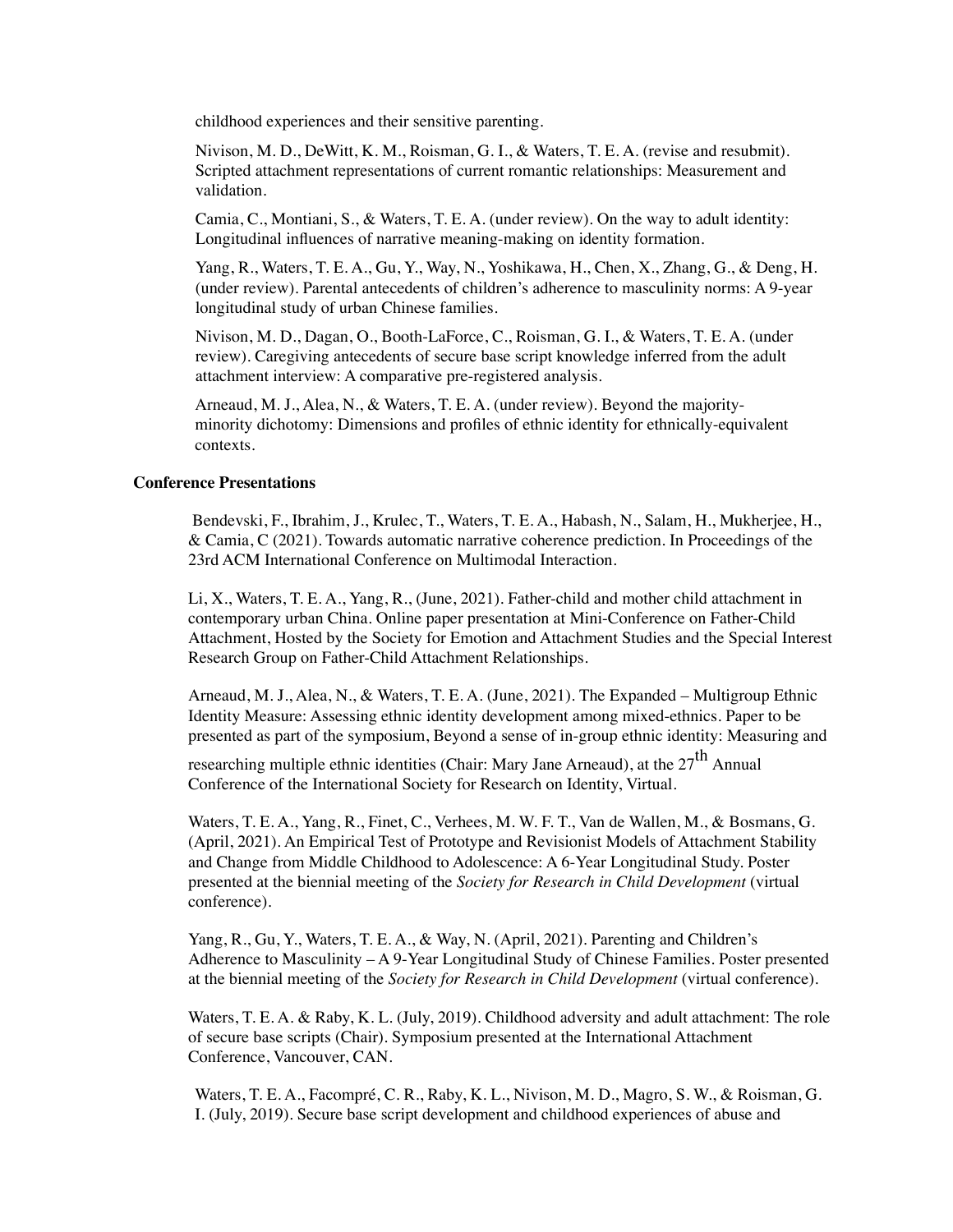neglect: A prospective longitudinal study. Paper presented at the International Attachment Conference, Vancouver, CAN.

Raby, K. L., Waters, T. E. A., Tabachnick, A. R., Zajac, L. & Dozier, M (July, 2019). Increasing secure base script knowledge of high-risk mothers with an attachment-based parenting intervention. Paper presented at the International Attachment Conference, Vancouver, CAN.

Yang, R., Waters, T. E. A., Gu, Y., Bernard, K., Cui, L., Li, X., Chen, X., Yoshikawa, H., Way, N., & Deng, H. (July, 2019). Secure base script development in middle childhood: A 9-year longitudinal study of urban Chinese families. Poster presented at the International Attachment Conference, Vancouver, CAN.

Waters, T. E. A. & Köber, C. (June, 2019). A confirmatory examination of narrative coherence as a domain of adult personality. Paper presented in *How individual variation in personal narratives informs memory, personality, and well-being,* R. Fivush (Chair), thirteenth meetings of the Society for Applied Research in Memory and Cognition (SARMAC), Cape Cod, MA.

Köber, C. & Waters, T. E. A. (June, 2019). Stability of meaning making and memory functions. Paper presented in *Stability of autobiographical memories and life stories*, C. Köber and D. K. Thomsen (Chairs), thirteenth meetings of the Society for Applied Research in Memory and Cognition (SARMAC), Cape Cod, MA.

Köber, C. McLean, K., & Waters, T. E. A. (June, 2019). Autobiographical functions served in different event types. Paper presented at the thirteenth meetings of the Society for Applied Research in Memory and Cognition (SARMAC), Cape Cod, MA.

Waters, T. E. A. & Köber, C. (June, 2019). The darker side of the functions of the autobiographical memory. Paper presented at the thirteenth meetings of the Society for Applied Research in Memory and Cognition (SARMAC), Cape Cod, MA.

Facompré, C. R., Waters, T. E. A., Van de Walle, M., Dujardin, A., De Winter, S., Heylen, J., Santens, T., Verhees, M., & Bosmans, G. (March, 2019). Change in secure base script development during middle childhood and early adolescence: A three-year longitudinal study. Poster presented at the biennial meeting of the *Society for Research in Child Development*, Baltimore, MD.

Bosmans, G., Waters, T. E. A., De Winter, S., & Hermans, Dirk (March, 2019). Trust development as an evaluative conditioning process. Testing contingency effects. Poster presented at the biennial meeting of the *Society for Research in Child Development*, Baltimore, MD.

Nissim, G., Vaccaro, S., Lazzaro, A., Mercorella, R., Facompré, C. R., Waters, T. E. A., & Bernard, K. (March, 2019). Mothers' adverse childhood experiences and sensitive parenting: The mediating role of secure base script knowledge. Poster presented at the biennial meeting of the *Society for Research in Child Development*, Baltimore, MD.

Köber, C., McLean, K. C., & Waters, T. E. A. (September, 2018). Time vanishes identity distress but not event centrality. Paper presented in C. Köber (Chair), *How events that become central to identity shape life stories*. Symposium at 51. Kongress der Deutschen Gesellschaft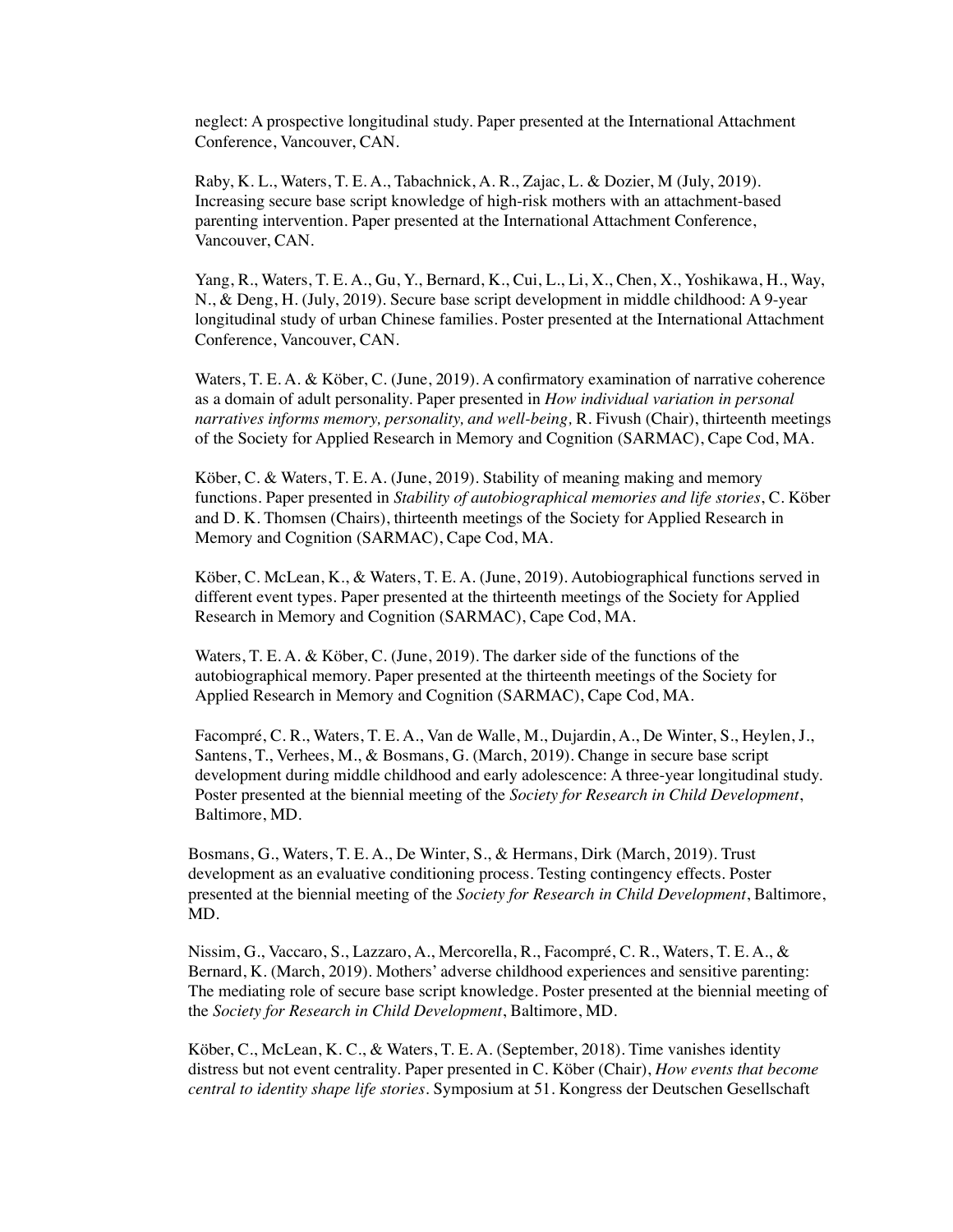für Psychologie (DGPs), Frankfurt, Germany.

Waters, T. E. A., Köber, C., Facompré, C. R., Fivush, R. (July 2018). The role of maternal reminiscing style in cognitive and socio-emotional development: A meta-analysis. Poster presented at the Biennial meeting of *International Society for the Study of Behavioural Development* (*ISSBD*), Gold Coast, Australia.

Waters, T. E. A. & Lee, Y. (June, 2018). Relations between attachment security and life story themes: A 40-year longitudinal study. Poster presented at "*Autobiographical memory and the Self"* a conference held by the Center on Autobiographical Memory Research (CON AMORE), Aarhus, Denmark.

Köber, C., McLean, K.C., & Waters, T. E.A. (June, 2018). Stability of Autobiographical Functions in Different Event Types. Poster to present at the conference "*Autobiographical memory and the Self"* of the Center on Autobiographical Memory Research (CON AMORE), Aarhus, Denmark.

Waters, T. E. A., Martin, J., Johnson, W., Young, E. S., Shankman, J., Facompré, C. R., Lee, Y, Roisman, G. I., & Simpson, J. A. (2018, March). *Stability of attachment across early adulthood.* Poster presented at Society for Personality and Social Psychology, Atlanta, GA.

Köber, C.**,** Waters, T. E. A., & Simpson, J. E. (June, 2017). How stable are attachment narratives? Paper presented in K. C. McLean & J. M. Adler (Chairs), *Repeated narration as a context for examining personality development in emerging adulthood*. Association for Research in Personality Conference, Sacramento, USA.

Ruiz, S., Waters, T. E. A., & Yates, T. M. (2017, April). *Secure base script knowledge as a mediator between early life stress and later maladaptation in a high-risk sample*. Poster presented at the meeting of the Society for Research in Child Development, Austin, TX.

Waters, T. E. A. (2017). The Secure Base Script in Middle Childhood and Early Adolescence: Construction, Organization, and Impacts on Psychopathology (Chair). Symposium presented at the biennial meeting of the Society for Research in Child Development, Austin, TX.

Boldt, L. J., Waters, T. E. A., & Grazyna, K. (2017, April). Generalization of Attachment across Mother- and Father-Child Relationships: A Longitudinal Study from 15 Months to 12 Years. In T. E. A. Waters (Chair), *The Secure Base Script in Middle Childhood and Early Adolescence: Construction, Organization, and Impacts on Psychopathology.* Symposium conducted at the meeting of the Society for Research in Child Development, Austin, TX.

Waters, T. E. A., Facompré, C. R., Dujardin, A., Van de Walle, M., Boldt, L. J., Kochanska, G., & Bosmans, G. (2017, April). Discontinuity in the Latent Structure of the Secure Base Script: Taxometrics Reveal a Representational Shift in Middle Childhood. In T. E. A. Waters (Chair), *The Secure Base Script in Middle Childhood and Early Adolescence: Construction, Organization, and Impacts on Psychopathology.* Symposium conducted at the meeting of the Society for Research in Child Development, Austin, TX.

Facompré, C. R., Bernard, K., & Waters, T. E. A. (2017, April). Child Maltreatment History Moderates the Effectiveness of Interventions in Preventing Disorganized Attachment: A Meta-Analysis. In K. Valentino (Chair), *New Evidence from Relational Interventions for Maltreated Children.* Symposium conducted at the meeting of the Society for Research in Child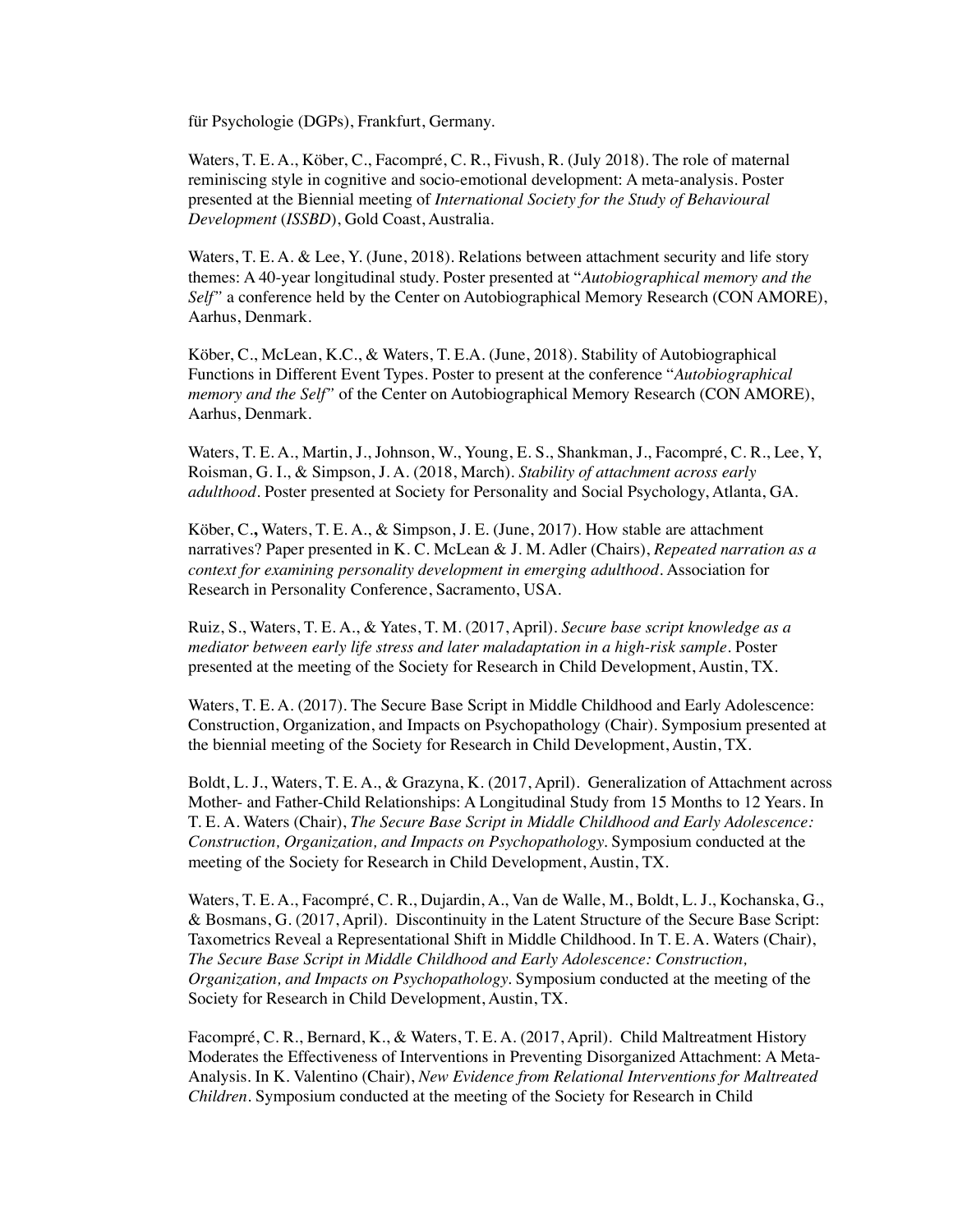Development, Austin, TX.

Waters, T. E. A. & Lee, Y. (January, 2017). Relations between attachment security and life story themes. Paper presented in C. Köber (Chair), *Parents' contribution to constructing narrative* 

*identity*.  $12^{th}$  biennial meeting of the SARMAC – Society for Applied Research in Memory and Cognition, Sydney, Australia.

Waters, T. E. A. & Adler, J. A. (January, 2017). Autobiographical narrative coherence:

Structure, style, and association with well-being (Chair). Symposium presented at  $12^{th}$  biennial meeting of the SARMAC – Society for Applied Research in Memory and Cognition, Sydney, Australia.

Waters, T. E. A. & Adler, J. A. (January, 2017). The component structure of life story coherence. Paper presented in T.E.A. Waters (Chair), *Autobiographical Narrative Coherence:* 

*Structure, style, and associations with well-being*,  $12^{th}$  biennial meeting of the SARMAC – Society for Applied Research in Memory and Cognition, Sydney, Australia.

Waters, T. E. A., Köber, C., Raby, K. L., & Fivush, R. (January, 2017). Is there a trait-like personal narrative style? Paper presented in T.E.A. Waters (Chair), *Autobiographical Narrative* 

*Coherence: Structure, style, and associations with well-being*. 12<sup>th</sup> biennial meeting of the SARMAC – Society for Applied Research in Memory and Cognition, Sydney, Australia.

Waters, T. E. A. & Fivush, R. (2016). The content and organization of specific, recurring, and

temporally extended autobiographical event narratives. Paper presented at the  $6<sup>th</sup>$  International Conference on Memory, Budapest, Hungary.

Waters, T. E. A., Ruiz, S. K., Steele, R. D., & Roisman, G. I. (2015). The development of the secure base script and its implications for the coherence of adult attachment representations. Paper presented at the biennial meeting of the Society for Research in Child Development, Philadelphia, PA.

Steele, R. D., Waters, T. E. A., Bost, K. K., Vaughn, B. E., Truitt, W., Waters, H. S., Booth-LaForce, C., & Roisman, G. I. (2015). The developmental antecedents of secure base script knowledge: Evidence from the 18 year follow-up of the NICHD SECCYD. Paper presented at the biennial meeting of the Society for Research in Child Development, Philadelphia, PA.

Waters, T. E. A. (2015). The Developmental Origins of Script-like Attachment Representations (Chair). Symposium presented at the biennial meeting of the Society for Research in Child Development, Philadelphia, PA.

Young, E. S., Griskevicius, V., Simpson, J. A., Waters, T. E. A., & Mittal, C. (2015). Early life stress enhances working memory in the face of economic uncertainty. Poster presented at Society for Personality and Social Psychology, Long Beach, CA.

Waters, T. E. A. & Steele, R. D. (2014). Building and using script-like representations of attachment. Paper presented as part of symposium "Trust in caregiver's support: Towards the operationalization of attachment in CBT" at the European Association for Research on Cognitive and Behavioral Therapies, The Hague, NED.

Steele, R. D., Bost, K. K., Vaughn, B. E., Truitt, W., Waters, H. S., Booth-LaForce, C., Roisman, G. I., Waters, T. E. A. (2014). Caregiving antecedents of secure base script knowledge in adolescents from the NICHD study of early child care and youth development. Poster presented at the Society for Research in Adolescence, Austin, TX.

Waters, T. E. A. & Fivush, R (2013). Relations Between Narrative Coherence and Psychological Wellbeing: Moderation by Function Served. Paper presented at the Society of Applied Research in Memory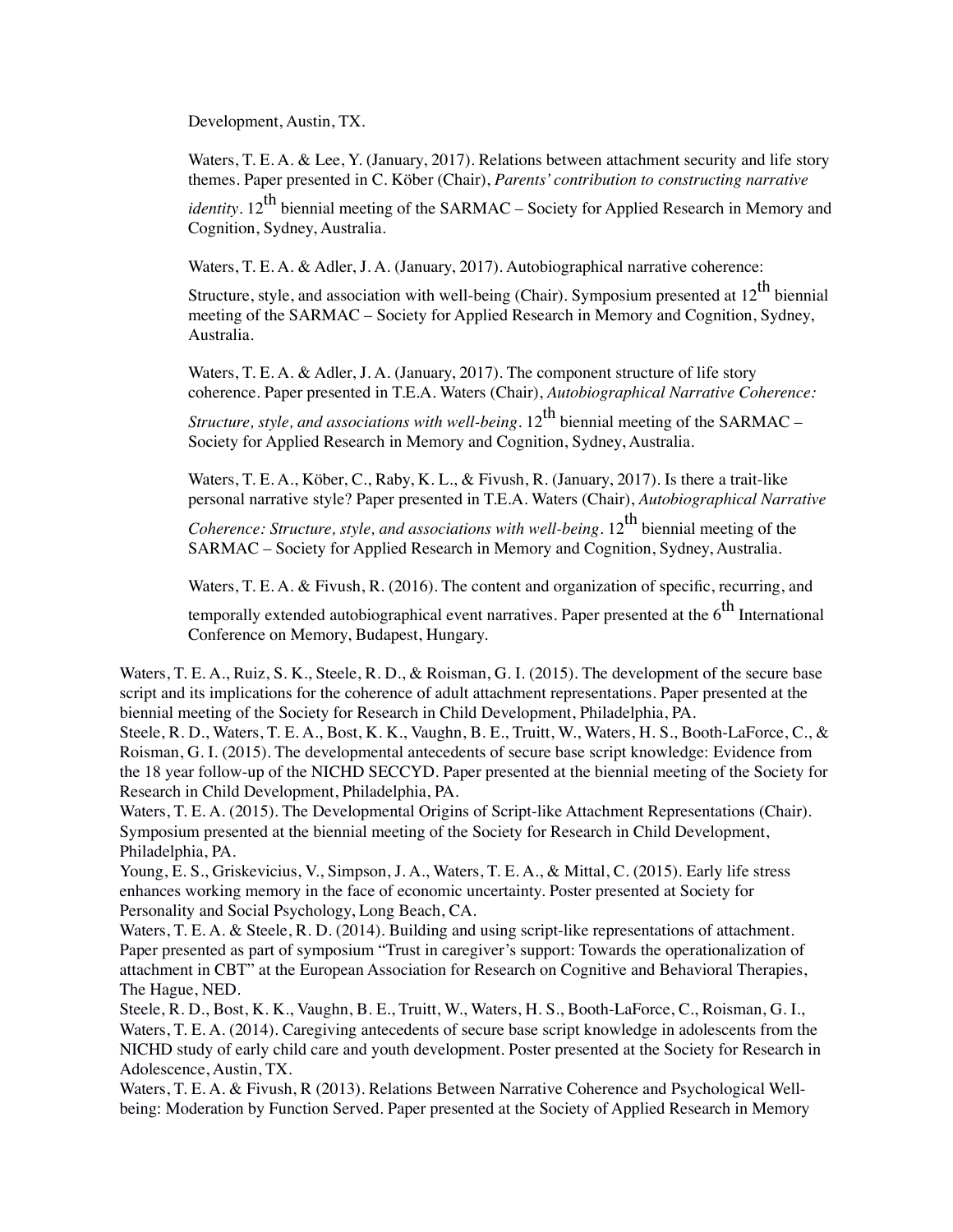and Cognition, Rotterdam, NED.

Waters, T. E. A., Jackson, F., & Bauer, P. J. (2012). Investigating the circumplex model of emotion: Event related potentials (ERPs) for high and low arousal negative autobiographical memories. Poster presented at Cognitive Neuro-Science, Chicago, Illinois.

Fivush, R., Zaman, W., Waters, T. E. A., & Merrill, N. A. (2012). Individual Identity Constructed Through Intergenerational Narratives. Paper presented at the Society for Research in Adolescence, Vancouver, British Columbia, CAN.

Waters, T. E. A., & Fivush, R. (2011). Comparing single, recurring, and extended event memories: Differences in narrative structure. Poster presented at Emory Cognition Project, Atlanta, GA.

Waters, T. E. A. & Fivush, R. (2011). Comparing positive and negative autobiographical memories. Paper presented at Society for Applied Research on Memory and Cognition, New York, NY.

Merrill, N. A., Waters, T. E. A., Zaman, W. & Fivush, R. (2011). Personal and intergenerational narrative coherence and adolescent well-being. Poster presented at the biennial meeting of the Society for Applied Research in Memory and Cognition, New York, New York.

Fivush, R., Zaman, W., Merrill, N.A., & Waters, T. E. A. (2011). Adolescent identity in relation to family stories. Paper presented at a Symposium "Family stories and the adaptation and development of adolescents and emerging adults" at the biennial meeting of the Society for Research in Child Development. Montreal, Canada.

Waters, H.S., Scandariato, I., Waters, T. E. A., Bianchini, A., Horan, E., & Bosmans, G. (2011). Middle childhood attachment narratives: Organized around a secure base script? Poster presented at the biennial meeting of the Society for Research in Child Development. Montreal, Canada.

Waters, T. E. A., Fivush, R., & Bauer, P.J. (2010). Autobiographical memory functions of

single, recurring, and extended events. Poster presented at  $1<sup>st</sup>$  meeting of the conference on Theoretical Perspectives on Autobiographical Memory, Aarhus, Denmark.

Fivush, R., Zaman, W., Merrill, N., & Waters, T. E. A. (2010). Situating self in family stories. Paper presented at Adolescent Narrative Workshop, Frankfurt, Germany.

Waters, T. E. A. & Austin, A. (2009). Relations between life story episodes and attachment security. Poster presented at the  $6<sup>th</sup>$  Biennial meeting of the Cognitive Development Society, San Antonio, Texas.

Zaman, W., Waters, T. E. A., & Fivush, R. (2009). Similarities in mother and adolescent intergenerational narratives. Poster presented at the  $6<sup>th</sup>$  Biennial meeting of the Cognitive Development Society, San Antonio, Texas.

Waters, T. E. A., Cizmeli, C., & Turan, B. (2009). Secure base script knowledge and the ability to identify secure base content and structure in social interactions. Poster presented at a Poster Symposium "Attachment representations and the mechanisms that link them to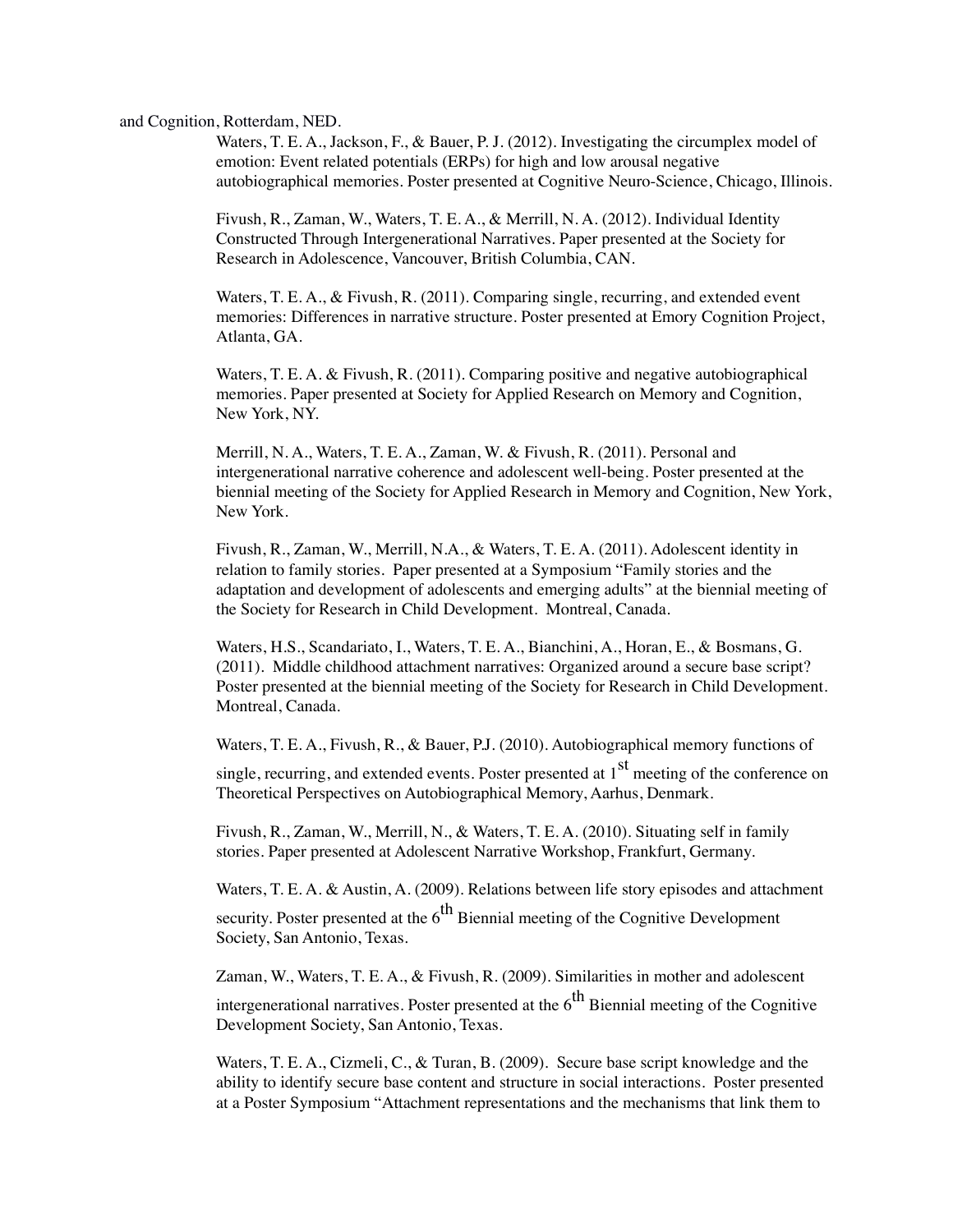behavior" at the biennial meeting of the Society for Research in Child Development. Denver, Colorado.

Waters, E., Waters, T. E. A., & Crowell, J.A. (2009). Script-like representations of early secure base experience in the AAI and in brief structured narratives. Poster presented at a Poster Symposium "Attachment representations and the mechanisms that link them to behavior" at the biennial meeting of the Society for Research in Child Development. Denver, Colorado.

 Waters, T. E. A. (2008). Narrative assessments of attachment: From child to adulthood. Paper presented at the *Storying Our World*, 2008 Narrative Matters conference. Toronto, Canada.

Waters, T. E. A., & Allen, G. (2007). Personal narratives and attachment script

representations. Poster presented at the  $5<sup>th</sup>$  biennial meeting of the Cognitive Development Society. Santa Fe, New Mexico.

# **Invited Talks**

Waters, T. E. A. (2021). Script-like Attachment Representations Across Development and Across Culture. University of Missouri.

Waters, T. E. A. (2019). A Cognitive Script Perspective on Parent-child Attachment. University of Connecticut, USA.

Waters, T. E. A. (2019). A Cognitive Script Perspective on Attachment Security. University of Leuven, Leuven, Belgium

Waters, T. E. A. (2017). The development of autobiographical narrative and associations to well-being. University of Bergamo, Bergamo, Italy.

Waters, T. E. A. (2017). The development of autobiographical memory and narrative. University of Bergamo, Bergamo, Italy.

Waters, T. E. A. (2015). The development and influence of script-like attachment representations. University of Delaware, USA.

Waters, T. E. A. (2011). Scoring secure base content in the adult attachment interview. University of Leuven, Leuven, Belgium.

Waters, T. E. A. (2011). Does valence matter? Comparing memory quality for negative and positive events. J.W. Goethe University, Frankfurt, Germany.

Waters, T. E. A. & Fivush, R. (2010). Autobiographical memory functions of single, recurring, and extended events. J. W. Goethe University, Frankfurt, Germany.

# **TEACHING EXPERIENCE**

### **Instructor**

Instructor; Applied Perspectives on Human Memory (Spring 2021), NYU AD

Instructor; Developmental Psychology (Spring 2017; Fall 2017; Spring 2019; Fall 2021), NYU AD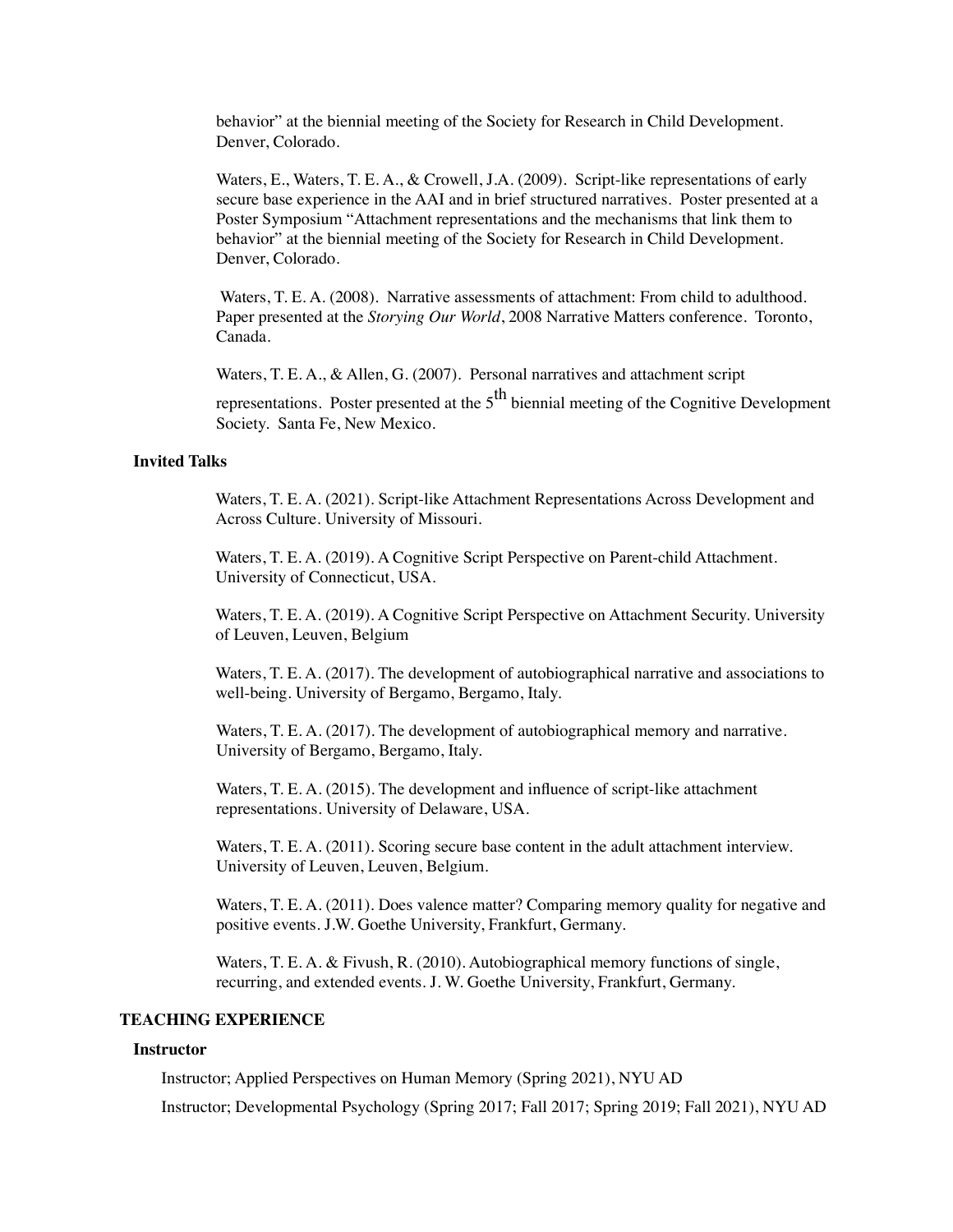Instructor; Introduction to Psychology (Fall 2016; Fall 2017; Spring 2019; Fall 2019; Fall 2021), NYU AD

Instructor; Cognition (Summer 2012), Emory University

Instructor; Child Development (Summer 2011; Spring 2013), Emory University

Co-Instructor; Introduction to Psychology (Fall, 2011), Emory University

# **PROFESSIONAL ACTIVITIES, TRAINING, AND AFFILIATIONS**

### Ad Hoc Reviewer

*Advances in Life Course Research; Assessment; Child Development; Clinical Psychological Science; Cognitive Development; Developmental Psychology; Emerging Adulthood; Infant Mental Health Journal; Journal of Adolescence; Journal of Applied Research in Memory and Cognition; Journal of Child and Family Studies; Journal of Cognition and Development; Journal of Cross-Cultural Psychology; Journal of Experimental Child Psychology; Journal of Experimental Psychology: General; Journal of Family Psychology; Journal of Personality; Journal of Personality and Social Psychology: PPID, Journal of Research in Personality; Journal of Social and Personal Relationships; Memory; Psychologia;*

#### **Editorial Board Memberships**

*Development and Psychopathology* 2021 – present

*Revista PSYCHOLOGIA* 2017- present

Professional Affiliations

American Psychological Association (Division 7) 2008 – present

Society for Applied Research in Memory and Cognition 2010 - present

Society for Research in Child Development 2008 - present

#### **Workshops Delivered**

Introduction to the AAI Secure Base Scale (delivered virtually). University of Minnesota/NYUAD, Summer 2021.

Coding the Attachment Script Assessment (delivered virtually). Erasmus University, Rotterdam, NED, fall 2020.

Coding the Attachment Script Assessment. Yale-NUS, Singapore, Spring 2019

Coding the Attachment Script Assessment. Ohio State University, USA, Spring 2019

Introduction to the AAI Secure Base Script Scale. Stony Brook University, USA, fall, 2018.

Coding the Attachment Script Assessment. York University, CAN, fall 2017

Coding the Attachment Script Assessment. University of Windsor, CAN, summer 2017

Introduction to the AAI Secure Base Script Scale. New York University, spring, USA, 2016.

### **Dissertation Defense Committees**

Rui Yang; Reimagining Gender Development: The Role of Culture and Context in Chinese Families; New York University, USA; Dec, 2020.

Elien Vanderveren; Unraveling the Tales of Our Lives: Does coherence matter and for what?; KU Leuven, Belgium; Dec, 2020.

Anna Olsavsky; Partners, parents, and children: Examining the roles of secure base script